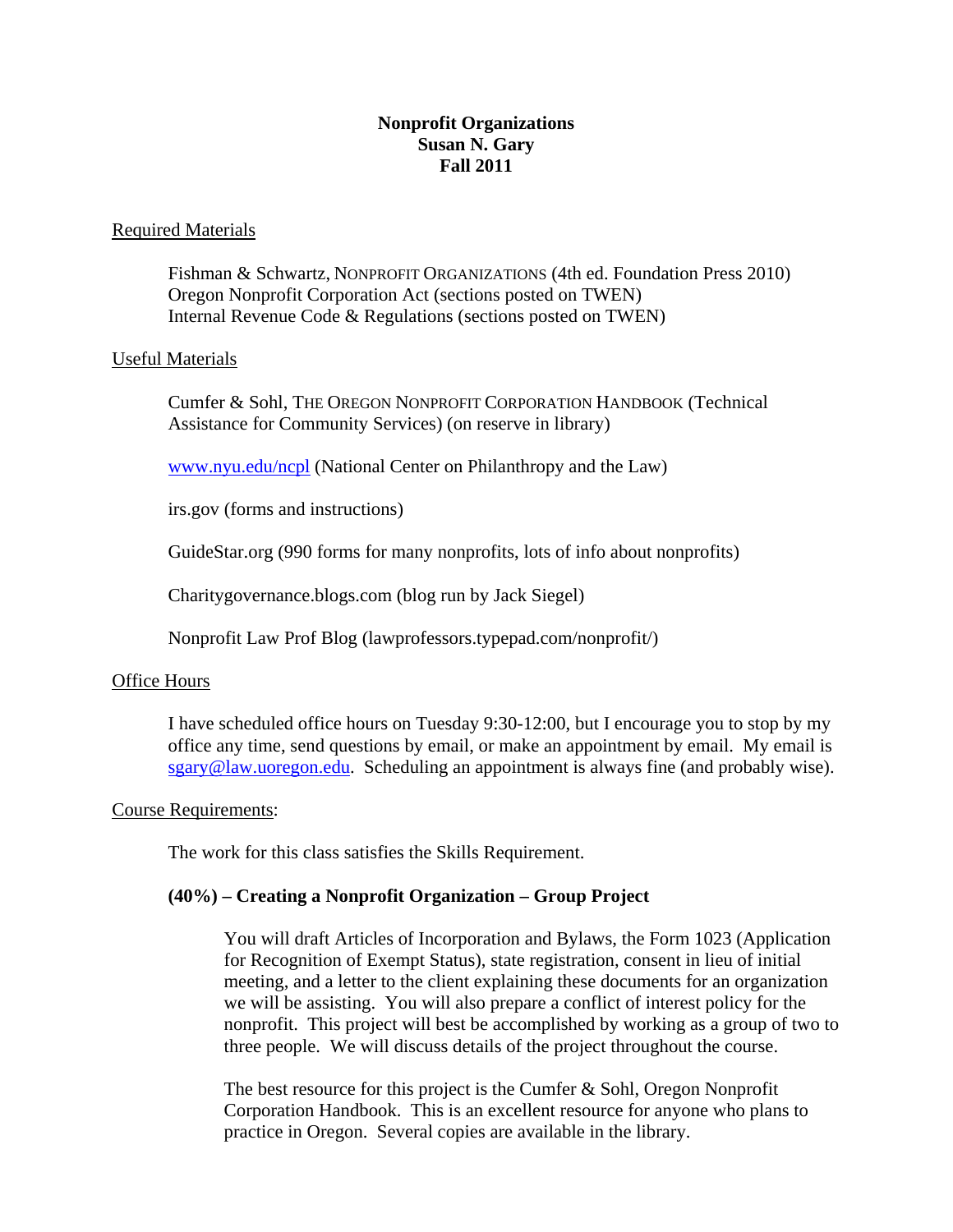Pieces of the project will be due at different times during the semester. I will mark corrections and suggestions on each piece, and then the group will make revisions and submit the entire project at the end of the semester. The project will be submitted under a group number, assigned by the Administration office.

### **(15%) – Research Memo**

You will prepare a research memo (10 pages) on a topic chosen from a list of several topics that I will provide.

### **(15%) – Volunteer Liability Memo**

### **(20%) – Participation**

Discussion of problems in the book and of problems provided in class will be an important part of the course.

### **(10%) – Nonprofits in the News**

Each student will prepare a short (1-2 pages) description of a legal issue affecting nonprofit law or a nonprofit currently and give a short (5 min. or less) presentation to the class about the issue. The issue can be a conflict within a nonprofit, a challenge by an attorney general, proposed legislation, or anything else going on that relates to the legal rules that apply to nonprofits. Good sources are the Chronicle on Philanthropy, Jack Siegel's blog, and the Nonprofit Law Prof blog, and the local paper or the paper from your hometown may present something interesting.

## **Due dates – all projects due in the Administration Office by 4:30 on the due date**

| Nonprofits in the News:                                                        | sign up    |
|--------------------------------------------------------------------------------|------------|
| <b>Group Project</b>                                                           |            |
| Articles, bylaws, consent, state registration and conflict of interest policy: | Sept. $21$ |
| Letter to client:                                                              | Sept. 28   |
| Form 1023:                                                                     | Oct. 19    |
|                                                                                |            |
| Research memo                                                                  | Nov. 14    |
| Liability memo<br>Reading Assignments:                                         | Nov. 22    |
|                                                                                |            |

## Aug. 22 Overview of the Nonprofit Sector, 1 – 45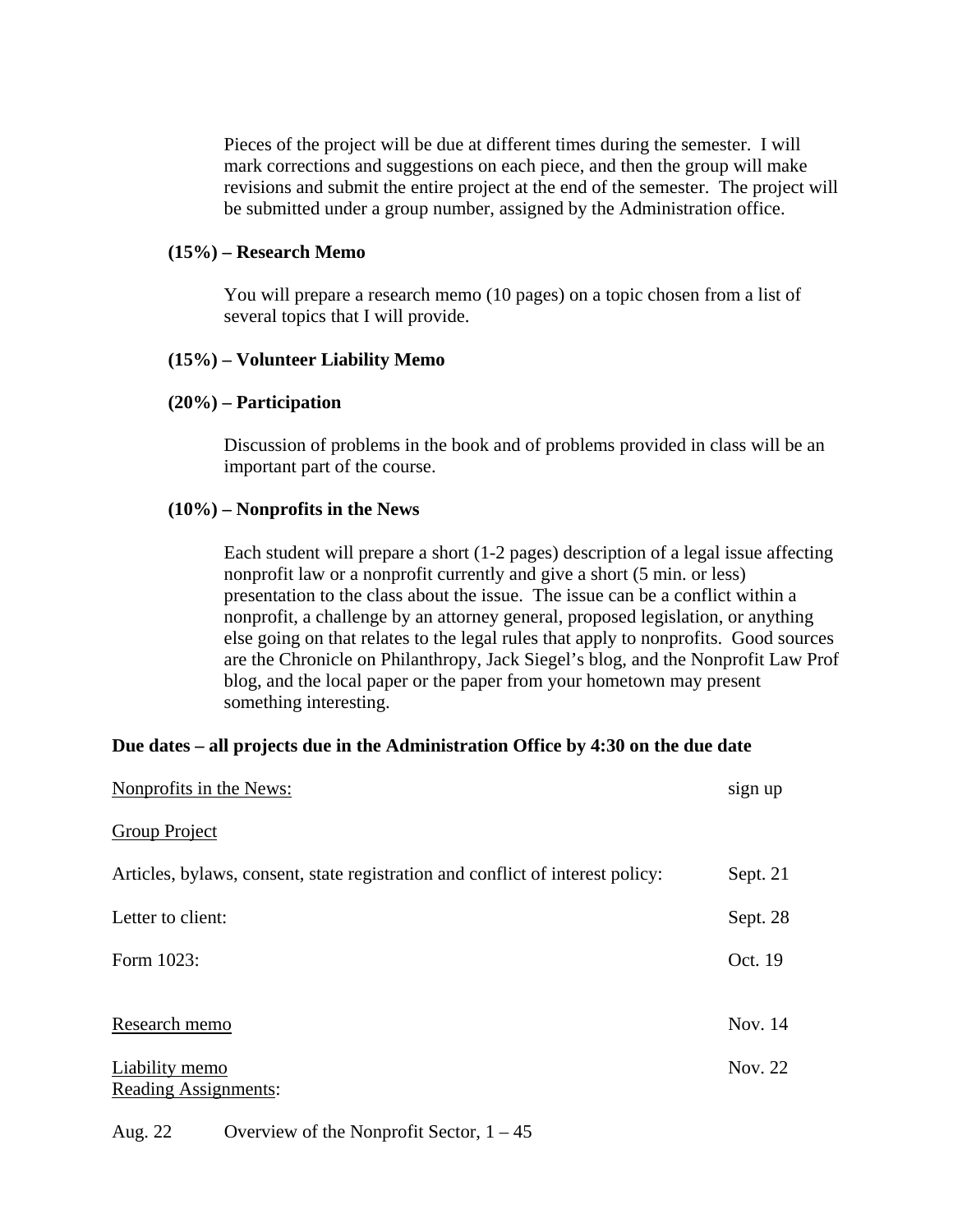| Aug. 24  | Organization of a Nonprofit, Public Policy, $48 - 67$<br>ORS 65.001, 65.004, 65.044- 65.064                                                         |
|----------|-----------------------------------------------------------------------------------------------------------------------------------------------------|
| Aug. 29  | Commercial Purposes, Dissolution, 67 – 90<br>ORS 65.074, 65.077<br>Meet with Client                                                                 |
| Aug. 31  | Charitable Purposes, Dissolution                                                                                                                    |
| Sept. 7  | Basic Requirements for Charitable Tax Exemption, 294-302, 315-323<br>TWEN: Tax Research; IRC § 501(c)(3); Treas. Reg. §§ 1.501(a)-1; 1-501(c)(3)-1. |
| Sept 12  | Hospitals and Health Care, Community Development, 323-344, 351-357                                                                                  |
| Sept. 14 | Public Interest Law Firms, Protection of the Environment, 344-351, 357-362                                                                          |
| Sept 19  | Public Policy Limitation, 369 - 398                                                                                                                 |
| Sept. 21 | Educational Organizations, State and Local Tax Exemptions, 398 -- 415, 440 - 445                                                                    |
| Sept. 26 | Private Inurement and Intermediate Sanctions, 445 - 474                                                                                             |
| Sept. 28 | Limitations on Lobbying, $474 - 508$                                                                                                                |
| Oct. 3   | Limitations on Political Campaign Activities, $501(c)(4)$ Organizations, $508 - 537$                                                                |
| Oct. 5   | Commercial Activities, 567 – 591                                                                                                                    |
| Oct. 10  | Unrelated Business Income Tax, $591 - 633$                                                                                                          |
| Oct. 12  | Unrelated Business Income Tax, 633 - 641                                                                                                            |
| Oct. 17  | no class                                                                                                                                            |
| Oct. 19  | Private Foundations, 703-04, (skim 704-21), 721-38                                                                                                  |
| Oct. 24  | Cy Pres, Deviation, Distribution of Assets, $90 - 113$<br>ORS 65.621-65.674 (skim)                                                                  |
| Oct. 26  | Speaker: David Atkin (local nonprofit lawyer)                                                                                                       |
| Oct. 31  | Board Powers, Fiduciary Duties - Duty of Care, 123-158<br>ORS 65.301, 65.357                                                                        |
| Nov. 2   | Directors' Liability, Fiduciary Duties - Duty of Loyalty, 158 – 189<br>ORS 65.357, 65.361                                                           |